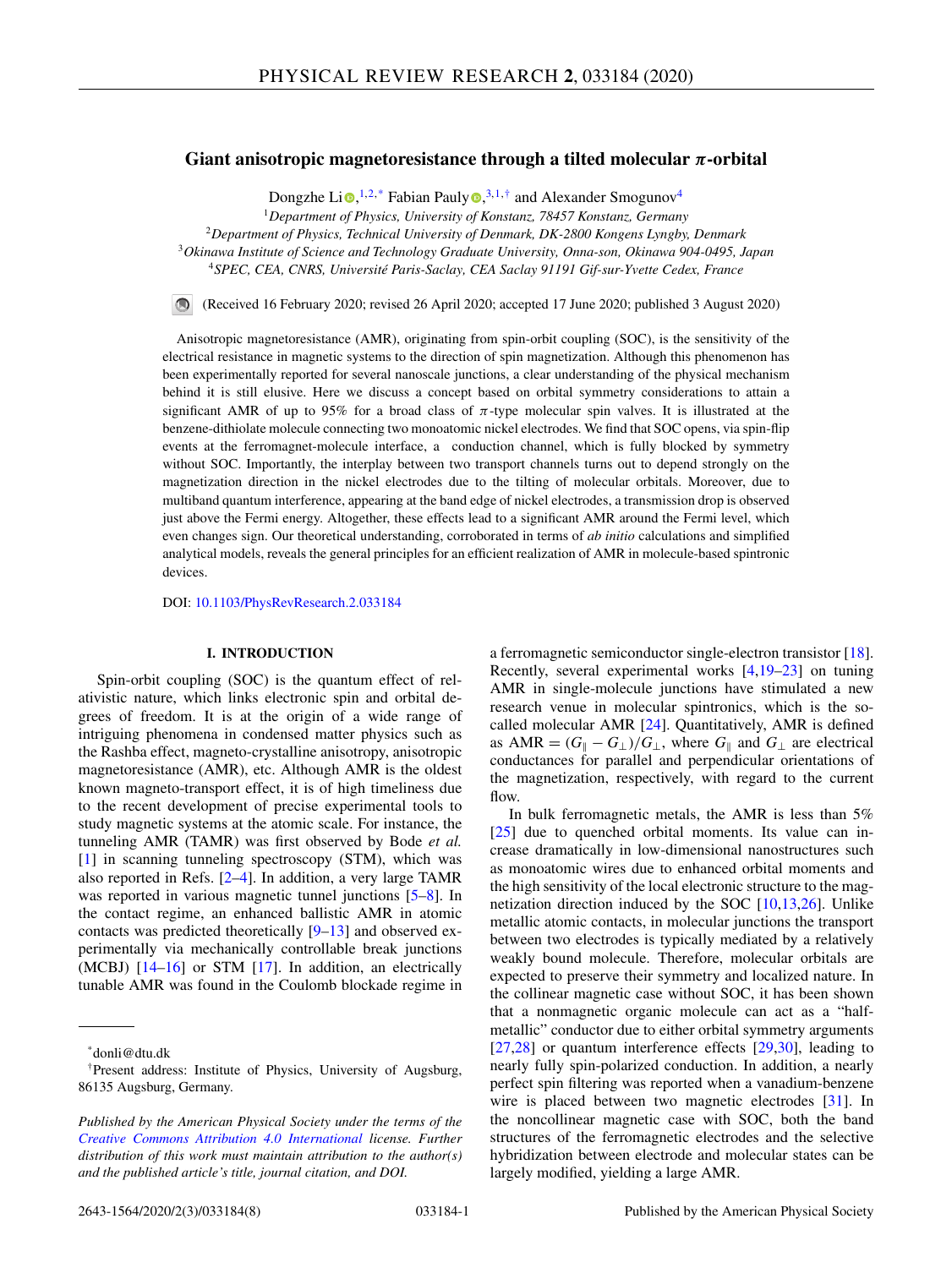<span id="page-1-0"></span>Here, using fully relativistic density functional theory (DFT) calculations combined with a scattering theory, we demonstrate how a giant AMR of around 95% at the Fermi level  $(E_F)$  can be obtained by designing a molecular junction, in which molecular  $\pi$  orbitals selectively hybridize with *d* bands of ferromagnetic electrodes. We discuss the mechanism using a simple model system, consisting of a benzene-dithiolate (BDT) molecule joining two semi-infinite monoatomic Ni chains. The conductance is fully spin polarized without SOC, since the spin-up channel is blocked at the ferromagnet-molecule interface by an orbital symmetry mismatch between molecular and electrode states. If SOC is switched on, a spin-up-derived channel fully opens due to spin-flip events. Furthermore, the SOC distinguishes the transmissions for different magnetic orientations when the  $\pi$ shaped molecular orbitals couple to the Ni *d* bands, giving rise to a very high and energy-dependent AMR in the vicinity of  $E_F$ . We rationalize the DFT results with a simple tight-binding model. Our findings provide guidelines of how an optimal AMR can be achieved in  $\pi$ -conjugated molecular junctions based on clear symmetry arguments.

#### **II. THEORETICAL METHODS**

The DFT calculations in the local density approximation (LDA) have been performed using the plane-wave QUANTUM ESPRESSO  $(QE)$  package  $[32]$ . The coherent electron transport was evaluated with PWCOND [\[33\]](#page-7-0) based on the scattering formalism with ultrasoft pseudopotentials, which is a part of the QE package. The SOC, crucial for AMR, is taken into account via fully relativistic pseudopotentials [\[34\]](#page-7-0). The elastic conductance is evaluated from the total electron transmission at the Fermi energy using the Landauer-Büttiker formula,  $G = G_0 T(E_F)$ , where  $G_0 = e^2/h$  is the conductance quantum per spin. For collinear magnetic systems without SOC effects the total transmission is the sum of two independent spin transmissions,  $T(E_F) = T_1(E_F) + T_1(E_F)$ . Structural optimizations of molecular junctions have been performed without SOC using face-centered cubic Ni(111) crystalline electrodes. For transport calculations they were replaced with semi-infinite Ni chains. More details regarding computational procedures can be found in Appendix [A.](#page-5-0)

### **III. RESULTS**

The objective of this work is to demonstrate theoretically the mechanism to obtain giant molecular AMR effects based on orbital symmetry arguments. Here we focus on the influence of SOC on quantum transport across a BDT molecule sandwiched between two semi-infinite Ni leads, as sketched in Fig. [2\(a\)](#page-2-0) below. Note that for better comparison to experiment electrodes with a larger cross section should be used, but we expect that our simplified model captures the relevant mechanisms, allowing at the same time a detailed analysis at reduced computational cost.

We start by studying the band structure of a Ni atomic chain, since it provides information on the number of conduction channels in the electrodes. Let us first discuss the band structure of the Ni chain without SOC, as plotted in Fig. 1(a). For spin-up (majority spin), only one largely dispersive *s*



FIG. 1. Band structure of a Ni monoatomic wire at the equilibrium lattice spacing of  $a = 2.10 \text{ Å}$  without SOC (a) and with SOC for spin magnetization along the *x* (b) or the *z* (c) axis. The spin-up and -down bands in (a) are visualized by black and red lines, respectively. The bands are labeled by their orbital moment (a) or by total angular moment (c) along the wire axis *z*.

band crosses  $E_F$  in the middle of the one-dimensional Brillouin zone, while six *d* channels are available for spin-down (minority spin). We mark explicitly two twofold degenerate bands, namely,  $d_{xz}^{\downarrow}, d_{yz}^{\downarrow}$  with a wide negative dispersion and  $d_{x^2-y^2}^{\downarrow}$ ,  $d_{xy}^{\downarrow}$  with a narrow positive dispersion, which will be important in the following. When the SOC is included, the band structures for magnetization **M** chosen parallel to the *x* axis (**M**  $\parallel$  **x**) and **M**  $\parallel$  **z** are very different, as visible in Figs.  $1(b)$  and  $1(c)$ . For **M**  $\parallel$  **x** the band splitting by SOC is tiny, so band dispersions are very similar to those without SOC. Interestingly, a pseudogap opens at about −0.45 eV, finally causing a large AMR of more than 160% for the perfect Ni chain in that energy region. For  $M \parallel z$  the SOC lifts the degeneracy of both  $d_{xz}^{\downarrow}$ ,  $d_{yz}^{\downarrow}$  and  $d_{x^2-y^2}^{\downarrow}$ ,  $d_{xy}^{\downarrow}$  bands, resulting in sets of  $m_j = -3/2$ ,  $1/2$  and  $m_j = -5/2$ ,  $3/2$  bands with similar dispersion, respectively, where  $m<sub>j</sub>$  is the projection of the total angular momentum along the *z* axis. The findings are in excellent agreement with previous theoretical calculations [\[9](#page-6-0)[,24\]](#page-7-0).

Now we discuss the transport properties of the Ni-BDT-Ni molecular junction, shown in Fig. [2.](#page-2-0) After geometry optimization with Ni(111) crystalline electrodes, we find that the BDT molecule prefers to slightly rotate in the *yz* plane, which is consistent with previous theoretical results  $[35-37]$ . The highest occupied molecular orbital (HOMO) of the BDT molecule is of odd symmetry with respect to the *yz* plane, originating mainly from  $p_x$  atomic orbitals of carbon and sulfur atoms. This is visible in Fig.  $2(a)$ , where the HOMO is presented together with the projected density of states (PDOS) of BDT in the molecular junction configuration. By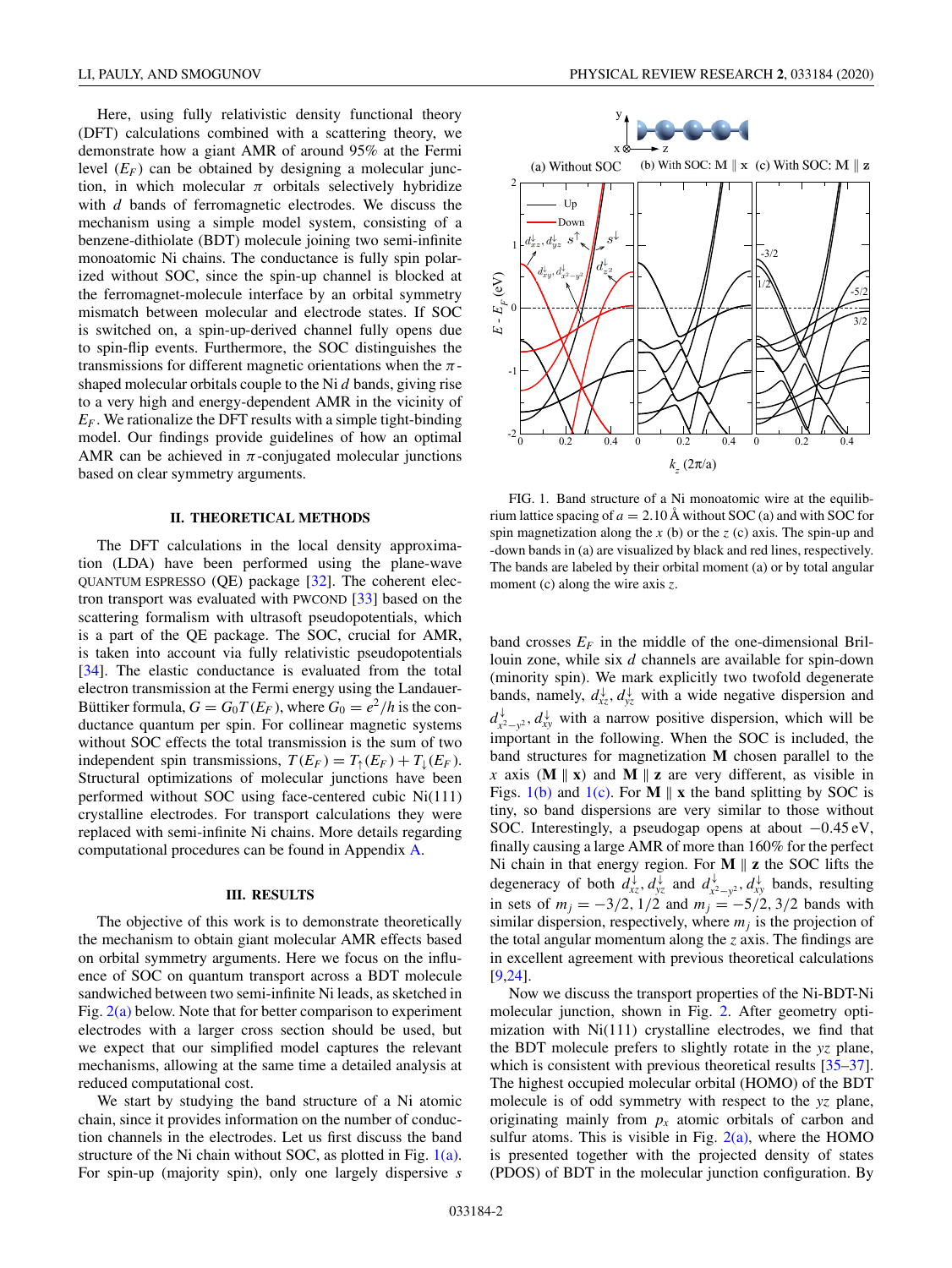<span id="page-2-0"></span>

FIG. 2. Ni wire-BDT junction. (a) Spin-resolved PDOS on the BDT molecule without SOC. The wave function of the HOMO orbital of the free molecule is shown in the inset. (b) Spin-resolved transmission function without SOC. A dip is observed for spin down right above the Fermi level. (c) Total transmissions of the junction without SOC (blue) and with SOC for  $M \parallel x$  (red) and  $M \parallel z$  (black) configurations. (d) Energy-dependent AMR defined as AMR(*E*) =  $[T_z(E) - T_x(E)]/T_x(E)$ . A giant AMR with a changing sign is found around *EF* .

symmetry, the HOMO can only couple to  $d_{xz}^{\downarrow}$  and  $d_{xy}^{\downarrow}$  but not to *s* states of the Ni chains. The PDOS therefore shows a very sharp HOMO peak for spin up around  $E_F$  but a much broader feature for spin down due to larger hybridization.

This is further reflected [see Fig. 2(b)] in a complete blocking of the spin-up transmission around  $E_F$ , where only the Ni *s* channel is present, while a finite spin-down transmission is provided by the Ni  $d_{xz}^{\downarrow}$  channel, which generates a fully spinpolarized conductance due to symmetry arguments proposed by us recently [\[27\]](#page-7-0). Interestingly, a pronounced dip in the spin-down transmission is observed very close to the Fermi energy. It appears right above the Ni  $d_{xy}^{\downarrow}$  band [see Fig. [1\(a\)\]](#page-1-0) and results from destructive interference, as will be discussed later.

We now turn our attention to SOC effects on electron transport for different spin magnetization configurations, namely, **M**  $\parallel$  **x** and **M**  $\parallel$  **z**, as shown in Fig. 2(c). We focus on the energy range close to the Fermi energy. Clearly, the transmission functions for the two magnetic orientations are very different. In particular, the transmission for  $M \parallel x$  increases up to about 2 at around 20 meV below  $E_F$ . This sharp peak originates from the HOMO spin-up molecular orbital, which was inactive by symmetry before, but couples with electrode states through the SOC term. For the  $M \parallel z$  configuration, on the contrary, a dip rather than a peak is observed in the transmission at this energy, which results in an AMR as large as  $-74\%$ ; see Fig. 2(d).

To explore the origin of this huge AMR, we plot in Fig. [3](#page-3-0) the transmission eigenvalues for both magnetic orientations. Two eigenchannels are found for both cases instead of one spin-down eigenchannel without SOC. The results for the **M**  $\parallel$ **x** configuration indicate that the two channels are independent. The *x* component of the magnetic moment  $(M_x, \text{averaged})$ in the *xy* plane) of each channel at  $E - E_F = -20$  meV, shown as insets, confirm that the highly transmissive channel (red) is related to the HOMO spin-down orbital due to a slightly negative spin moment on the molecule, while the other one (black) stems from the HOMO spin-up orbital, as indicated by the very large and positive spin moment on the BDT. A similar conclusion is reached by comparing the eigenchannel transmissions for  $M \parallel x$  to the spin-resolved transmission in Fig.  $2(b)$ . Note that both channels describe the propagation of electrons between spin-down Ni states: The first one (red) conserves the electron spin, while the second one (black) involves spin-flip processes at the metal-molecule interfaces activated by the SOC term in the Hamiltonian. For **M**  $\parallel$  **z**, on the other hand, the two channels mix, exhibiting in particular a crossing at  $E - E_F = -20$  meV and a lower total transmission at that *E* compared to the **M**  $\parallel$  **x** case; see Fig. 2(c).

Interestingly, the transmission for the  $M \parallel x$  configuration shows a dip at about 40 meV above the Fermi energy [see Fig. 2(c)]. It is again related to the edge of the Ni  $d_{x^2-y^2}^{\downarrow}$ ,  $d_{xy}^{\downarrow}$ bands, which is not modified by the SOC in this situation. On the contrary, for **M**  $\parallel$  **z** this band is largely split into  $m_j =$ 3/2 and  $m_j = -5/2$  subbands [see Fig. [1\(c\)\]](#page-1-0). Consequently, the transmission dip moves with the  $m_j = -5/2$  band to higher energies and appears much less pronounced at around 150 meV. In summary, a very large AMR of a variable sign is found in the energy window between −20 and 60 meV as demonstrated in Fig.  $2(d)$ . Note that a large AMR of around 30% has previously been measured for Ni-BDT-Ni molecular junctions by Yamada *et al.* [\[19\]](#page-6-0) and may be explained by our results.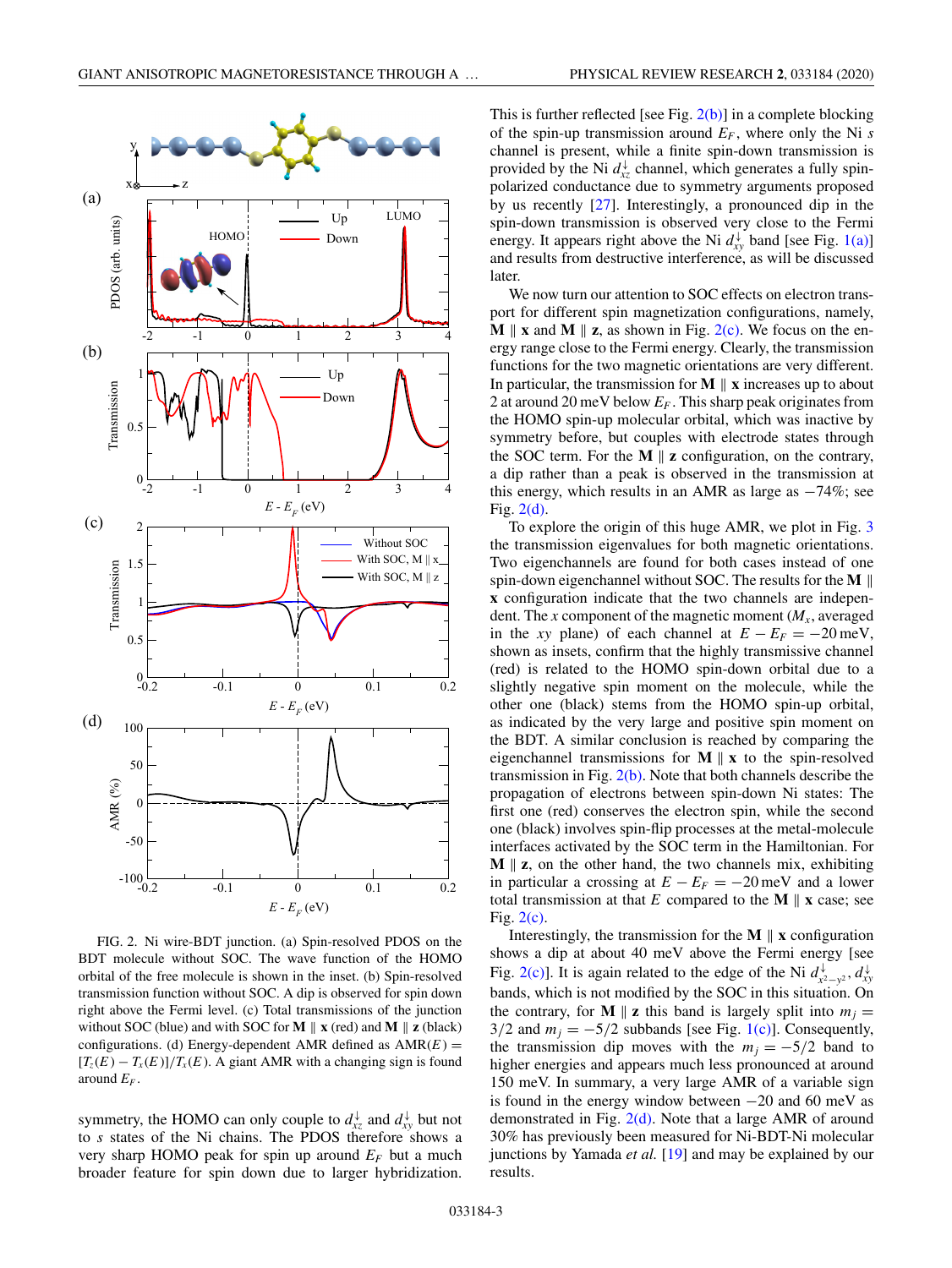<span id="page-3-0"></span>

FIG. 3. (a) Transmission eigenvalues for the  $M \parallel x$  magnetic configuration, showing two independent channels (red and black lines). Insets: magnetic moments (*x* components), averaged in the *xy* plane, as a function of *z* for both eigenchannels at  $E - E_F =$ −20 meV. Spin-flip (black) or spin-conserving (red) propagation of an electron is clearly seen for the HOMO-up or -down related channels, respectively. (b) Transmission eigenvalues for the  $M \parallel z$ magnetic configuration, showing the mixing of two channels.

Note that a range of similar metal-benzene complexes, including a model Ni-benzene junction, has been studied by Otte *et al.* [\[24\]](#page-7-0). The benzene molecule (without liking group of sulfur) was, however, oriented perpendicular to the transport direction (in the *xy* plane), which is different from our geometry [Fig.  $2(a)$ ]. Very large AMRs of about a few hundred were reported at  $E - E_F = -450$  meV, attributed to the SOC-induced pseudogap in the Ni wire for  $M \parallel x$ and to the orbital-symmetry filtering of the molecule at that specific energy (turning the pseudogap into the true transport gap). However, almost no AMR was found around the Fermi energy. Giant AMR ratios, observed in our Ni/BDT junctions close to the Fermi level, are generated, on the other hand, by SOC and interference effects at the molecule-Ni wire interfaces and do not rely on fine details of the Ni wire band structure. In particular, spin-flip processes at the Ni-molecule contacts open a conduction channel (fully closed by symmetry in the absence of SOC), the interplay of which with another channel depends strongly on the magnetization direction. We argue, therefore, that the physical mechanism behind the giant AMR in our case is not the same as in Ref. [\[24\]](#page-7-0). Besides, we also reproduce an extremely large AMR of more than 8000% at  $E - E_F = -450$  meV.

Let us note that DFT contains uncertainties with regard to the energetic ordering of molecular levels and their alignment with the electrode states, while we expect the metallic Ni states to be well described. For improvements, computationally demanding quasiparticle methods, such as the GW approach, would need to be coupled to our quantum transport calculations [\[38\]](#page-7-0). It may be argued that the quasiparticle corrections will mostly affect the unoccupied orbitals by increasing the HOMO-LUMO gap, while the energy position of the HOMO is only slightly altered. Since we find that the spin transport through the Ni-BDT-Ni system is dominated by the HOMO, we hope that our DFT results and predictions are reliable.

In order to explain our results for the AMR, we study the SOC term of the Hamiltonian, which can be written as  $H_{\text{SOC}} = \xi \mathbf{L} \cdot \mathbf{S}$ , where  $\xi$  is the effective SOC constant and **L** and  $S = \sigma/2$  are the orbital momentum and spin operators of an electron, respectively. In the following we will always fix the angular momentum axis to the *z* direction, while we will choose the spin-quantization axis along *x* or *z* for **M**  $\parallel$  **x** or **M**  $\parallel$  **z** magnetic configurations, respectively. For **M**  $\parallel$  **x** the effective spin-orbit Hamiltonian can thus be written as a  $2 \times 2$ matrix in spin space,

$$
H_{\text{SOC}}^{x} = \frac{\xi}{4} \begin{bmatrix} L_{+} + L_{-} & -i(L_{+} - L_{-}) - 2iL_{z} \\ -i(L_{+} - L_{-}) + 2iL_{z} & -L_{+} - L_{-} \end{bmatrix},
$$
\n(1)

where  $L_{\pm} = L_x \pm iL_y$ . For **M**  $\parallel$  **z** the same SOC Hamiltonian has the form

$$
H_{\text{SOC}}^{z} = \frac{\xi}{2} \begin{bmatrix} L_{z} & L_{-} \\ L_{+} & -L_{z} \end{bmatrix}.
$$
 (2)

As discussed before, by symmetry the molecular HOMO can only hybridize with  $d_{xz}$  and  $d_{xy}$  Ni orbitals. Therefore, on Ni apex atoms, where the SOC is essential, it can be expressed as

$$
\begin{aligned} \left| \Psi_{\text{HOMO}}^{\alpha} \right\rangle &= A_{\alpha} | d_{xz} \rangle + B_{\alpha} | d_{xy} \rangle \\ &= A_{\alpha} (|-1\rangle - |1\rangle) + B_{\alpha} (|-2\rangle - |2\rangle) \end{aligned} \tag{3}
$$

with  $\alpha = \uparrow, \downarrow$  and some spin-dependent coefficients  $A_{\alpha}$  and  $B_{\alpha}$ . Here the real harmonics  $d_{xz}$  and  $d_{xy}$  (not necessarily normalized) are expanded in terms of complex ones with orbital moment  $m = \pm 1$  and  $m = \pm 2$ .

In the absence of SOC the HOMO spin-up orbital is decoupled from the Ni electrodes, where only the *s* band is available around the Fermi energy. We apply now the SOC Hamiltonian to the HOMO spin-up orbital at the Ni apex atoms. For the  $M \parallel x$  orientation we get

$$
H_{\text{SOC}}^{x}|\Psi_{\text{HOMO}}^{\uparrow}\rangle
$$
  
=
$$
\frac{\xi}{2}\left[\begin{matrix}B_{\uparrow}|d_{xz}\rangle+A_{\uparrow}|d_{xy}\rangle\\-\sqrt{6}iA_{\uparrow}|0\rangle-i(B_{\uparrow}+A_{\uparrow})|d_{yz}\rangle+i(A_{\uparrow}-2B_{\uparrow})|d_{x^{2}\to y^{2}}\rangle\end{matrix}\right].
$$
(4)

We notice that a nonzero spin-down component will couple the HOMO spin-up orbital to spin-down Ni bands of a mainly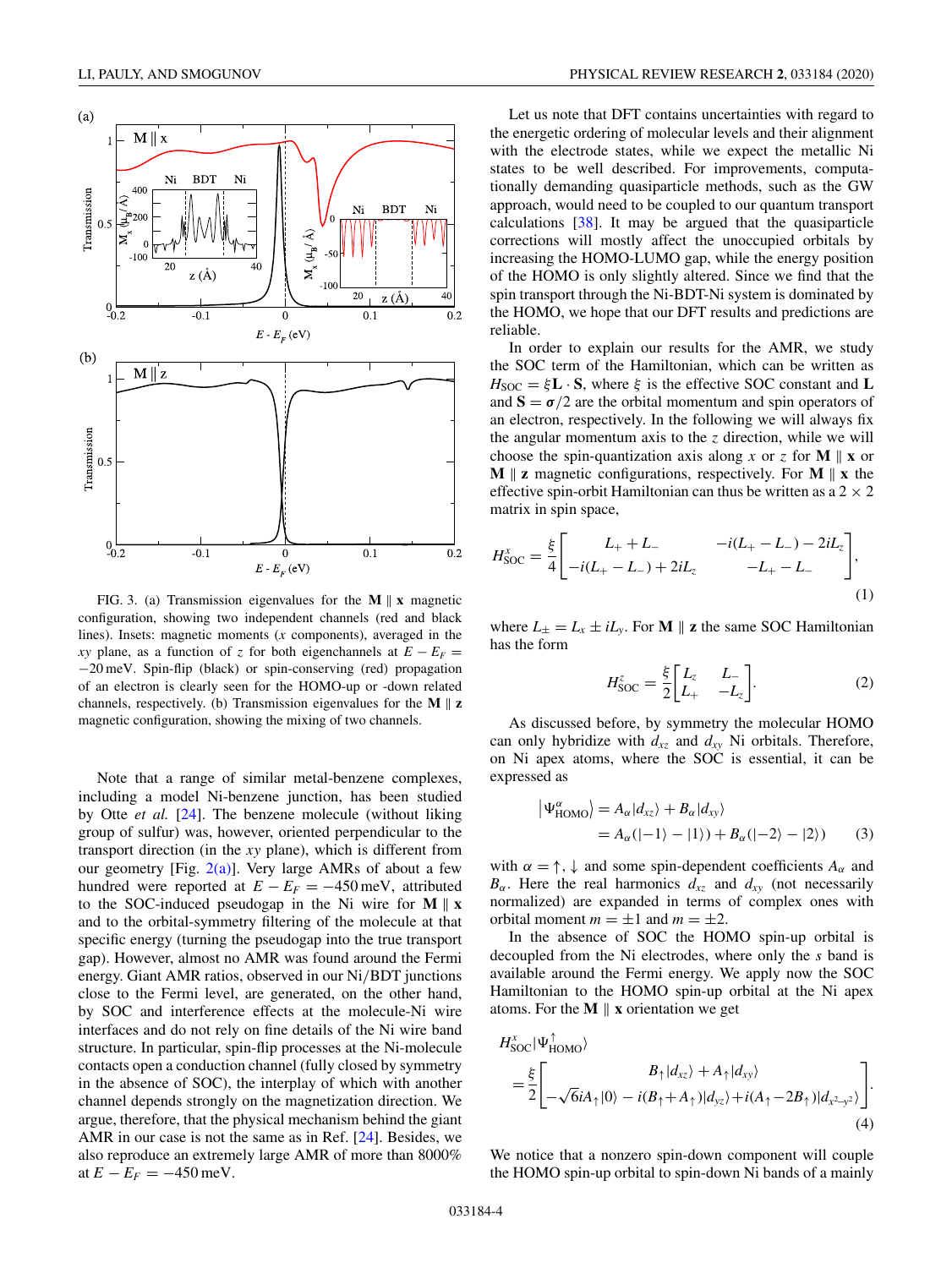<span id="page-4-0"></span> $d_{yz}^{\downarrow}$ ,  $d_{x^2-y^2}^{\downarrow}$  character available at *E<sub>F</sub>*. So another conduction channel will be opened through spin-flip processes. On the other hand, the HOMO spin-down orbital will mainly conduct through the other spin-down Ni bands of  $d_{xz}^{\downarrow}, d_{xy}^{\downarrow}$  character. Moreover, it is clear that  $\langle \Psi_{\text{HOMO}}^{\downarrow} | H_{\text{SOC}}^{\text{x}} | \Psi_{\text{HOMO}}^{\uparrow} \rangle = 0$ , so that HOMO spin-up and spin-down orbitals remain strictly orthogonal, rendering the two conduction channels independent. For the  $M \parallel z$  orientation an analogous reasoning leads to

$$
H_{\text{SOC}}^{z}|\Psi_{\text{HOMO}}^{\uparrow}\rangle = \frac{\xi}{2} \begin{bmatrix} -A_{\uparrow}|d_{yz}\rangle - 2B_{\uparrow}|d_{x^{2}-y^{2}}\rangle\\ A_{\uparrow}(\sqrt{6}|0\rangle - 2|2\rangle) + 2B_{\uparrow}|-1\rangle \end{bmatrix}.
$$
 (5)

As before a nonzero spin-down component will re-open the HOMO spin-up-related channel, making two channels available for transport. One can observe, however, that now  $\langle \Psi_{\text{HOMO}}^{\downarrow} | H_{\text{SOC}}^{\uparrow} | \Psi_{\text{HOMO}}^{\uparrow} \rangle \neq 0$ . For this reason the two channels will be mixed. The conclusions confirm our previous observations in the context of Fig. [3.](#page-3-0)

Based on the above arguments, we can understand main features of our DFT results by setting up an appropriate tightbinding (TB) model with the following Hamiltonian:

$$
H = \sum_{\alpha = \uparrow, \downarrow} \epsilon_{\alpha} \hat{c}_{\alpha}^{\dagger} \hat{c}_{\alpha} + (t_{\uparrow\downarrow} \hat{c}_{\uparrow}^{\dagger} \hat{c}_{\downarrow} + \text{H.c.})
$$
  
+ 
$$
\sum_{i=1}^{2} \sum_{j \in L, R} [\epsilon_{i} \hat{c}_{i,j}^{\dagger} \hat{c}_{i,j} + (t_{i} \hat{c}_{i,j}^{\dagger} \hat{c}_{i,j+1} + \text{H.c.})]
$$
  
+ 
$$
\sum_{\alpha = \uparrow, \downarrow} \sum_{i=1}^{2} (t_{i}^{\alpha} \hat{c}_{\alpha}^{\dagger} \hat{c}_{i,LO} + t_{i}^{\alpha} \hat{c}_{\alpha}^{\dagger} \hat{c}_{i,RO} + \text{H.c.}).
$$
 (6)

Here the first line considers HOMO spin-up and spin-down levels with the hopping *t*↑↓ between them, the second line describes the left and right semi-infinite Ni chains with two bands, and the third line refers to the coupling between the molecular levels and the two bands of the chains. We extracted required TB parameters from *ab initio* calculations by inspecting the band structures and by projecting the self-consistent Hamiltonian within the plane-wave basis onto atomic orbitals contained in the pseudopotential files for each atom type. To double check and refine our TB parameters, maximally localized Wannier functions were also used to reproduce electronic bands and transmissions of plane-wave DFT calculations. This was accomplished by using the WANNIER90 [\[39\]](#page-7-0) code. A good agreement was found between the Wannier TB and our TB Hamiltonian as can be seen in Fig. [5](#page-6-0) in Appendix [B.](#page-5-0)

We first model the transmission dip in the spin-down channel in the absence of SOC. For this purpose we consider two bands, a wide  $d_{xz}^{\downarrow}$  band ( $\epsilon_1 = -0.93 \text{ eV}$ ,  $t_1 = 0.8 \text{ eV}$ ) and a narrow  $d_{xy}^{\downarrow}$  band ( $\epsilon_2 = -0.34 \text{ eV}$ ,  $t_2 = -0.19 \text{ eV}$ ), which both couple to the HOMO spin-down orbital at energy  $\epsilon_{\downarrow}$  =  $-0.25$  eV [it is not seen in Fig. [2\(a\)](#page-2-0) due to strong hybridization with the  $d_{xz}^{\downarrow}$  and  $d_{xy}^{\downarrow}$ . As seen in Fig. 4(a), when the HOMO couples only to  $d_{xz}^{\downarrow}$  ( $t_1^{\downarrow} = -0.45 \text{ eV}$ ) or to  $d_{xy}^{\downarrow}$  $(t_2^{\downarrow} = 0.21 \text{ eV})$ , regular-shaped transmissions without a dip are obtained.

When both couplings are taken into account, however, the transmission develops a dip right above the  $d_{xy}^{\downarrow}$  band edge at



FIG. 4. Minimal tight-binding model explaining DFT results without SOC (a) and with SOC (b). (a) A single (spin-down) level couples to two bands. The rather smooth transmission due to the  $d_{xz}^{\downarrow}$ band (dotted line) develops a pronounced dip right above  $E_F$  if the coupling to the  $d_{xy}^{\downarrow}$  band is switched on. (b) Transmission eigenvalues mediated by two levels (each coupled to one band) without (left) and with (right) interlevel hopping, showing two independent or mixed channels, respectively.

 $E - E_F = 0.04$  eV, in agreement with the *ab initio* results in Fig.  $2(b)$ . This dip arises as a result of destructive quantum interference between two pathways as follows. At energies  $E - E_F < 0.04$  eV the  $d_{xy}^{\downarrow}$  Ni states form an additional conduction channel in the Ni chain, while for  $E - E_F > 0.04$  eV they contribute to an extra density of states (DOS) at the apex Ni atoms due to hybridization with the HOMO orbital. Those states will provide a second pathway for electron propagation: Ni  $d_{xz}^{↓}$  → HOMO spin-down → Ni-apex  $d_{xy}^{↓}$  → HOMO spindown  $\rightarrow$  Ni  $d_{xz}^{\downarrow}$ , in addition to the direct pathway: Ni  $d_{xz}^{\downarrow} \rightarrow$ HOMO spin-down  $\rightarrow$  Ni  $d_{xz}^{\downarrow}$ . Since both pathways involve the same terminal  $d_{xz}^{\downarrow}$  Ni band, they will interfere (destructively), producing the observed antiresonance in the transmission.

We analyze now the case with SOC, aiming at explaining in particular the sharp transmission feature just below the Fermi energy [see Fig.  $2(c)$ ], which is very different for the two magnetic orientations. Both HOMO spin-up and spin-down molecular orbitals need to be included ( $\epsilon_{\uparrow} = -0.015 \text{ eV}, \epsilon_{\downarrow} =$ −0.25 eV), which couple to two Ni bands, *d*<sup>↓</sup> *yz* (channel 1) and  $d_{xz}^{↓}$  (channel 2) ( $\epsilon_{1,2} = -0.93 \text{ eV}$ ,  $t_{1,2} = 0.8 \text{ eV}$ ). Two other bands,  $d_{xy}^{\downarrow}$  and  $d_{x^2-y^2}^{\downarrow}$ , are not relevant here and are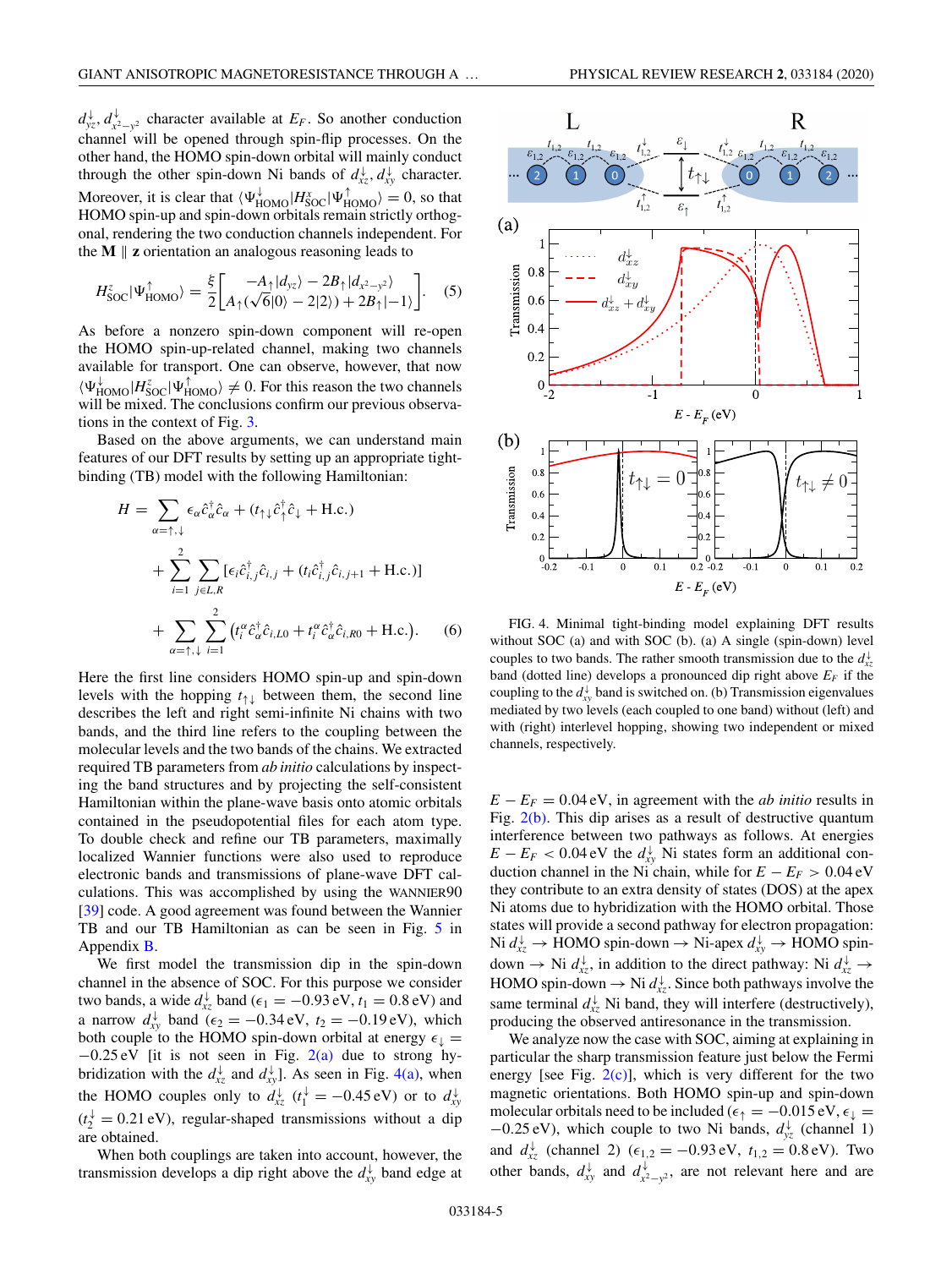<span id="page-5-0"></span>disregarded for simplicity (or can be considered as being admixed in some minor proportion to the two main channels mentioned above). The hopping parameters are set to  $t_1^{\uparrow} =$ 0.05 eV and  $t_2^+ = -0.45$  eV, where the absolute value of  $t_1^{\uparrow}$ is much smaller than those of  $t_2^*$ , since it is purely due to SOC, while  $t_1^{\downarrow} = t_2^{\uparrow} = 0$ . In the case of **M** || **x**, as Eq. [\(4\)](#page-3-0) shows, the two HOMO states are not mixed ( $t_{\uparrow\downarrow} = 0$ ) and couple to the two independent Ni bands, which naturally yields two independent conduction channels; see Fig. [4\(b\).](#page-4-0) In the case of **M**  $\parallel$  **z** [see Eq. [\(5\)](#page-4-0)] a small interlevel hopping of  $t_{\uparrow\downarrow} = 0.06$  eV should be introduced, which turns out to mix the two channels and leads to their crossing; see Fig. [4\(b\).](#page-4-0) This simple model essentially reproduces our DFT results (Fig. [3\)](#page-3-0). Two key parameters introduced above,  $t_1^{\uparrow}$  and  $t_{\uparrow\downarrow}$ , originate purely from SOC at the Ni-molecule contacts and depend both on the Ni SOC strength and on the HOMO composition [which can be inferred from Eqs.  $(3)$ – $(5)$ ]. Unlike other parameters (which could be extracted from the DFT Hamiltonian as discussed above),  $t_1^{\dagger}$  and  $t_{\uparrow\downarrow}$  were determined by fitting the width (controlled by  $t_1^{\uparrow}$ ) and the shape (controlled by  $t_{\uparrow\downarrow}$ ) of model transmissions to DFT curves in Fig. [3.](#page-3-0)

Finally, it should be emphasized that the tilting of the BDT molecule in the *yz* plane (see Fig. [2\)](#page-2-0) is crucial for observing both the transmission dip and the **M**-dependent conduction channel crossing, discussed in Fig. [4.](#page-4-0) Due to the tilting, the HOMO will also hybridize with Ni  $d_{xy}$  states, in addition to  $d_{xz}$ . This is essential for providing (1) an additional pathway for electron propagation, which causes the transmission dip, and (2) mixing of HOMO spin-up and spin-down states for the **M**  $\parallel$  **z** orientation, which causes the crossing of the two channels. The latter can be clearly seen from Eqs. [\(3\)](#page-3-0) and [\(5\)](#page-4-0), since the two HOMO orbitals remain completely decoupled, if the coefficient  $B_+ = 0$ , which is the case for a straight molecular orientation.

#### **IV. SUMMARY**

In conclusion, using fully relativistic DFT calculations, we find a very high and energy-dependent AMR at the Fermi energy in Ni-BDT-Ni molecular junctions. It stems from the SOC term, which opens a conduction channel via spin-flip processes at the ferromagnet-molecule interface. In the absence of SOC, the channel was fully blocked due to the symmetry mismatch between the involved HOMO orbital and the Ni electrode states. Importantly, this HOMO-related conductance change is very sensitive to the magnetization direction, resulting in a giant AMR right at the Fermi level. Moreover, a significant AMR of about 95% is found just above  $E_F$  due to quantum interference effects. A simple tightbinding model explains the main features of our *ab initio* results. Since the geometry of a molecular junction depends on electrode separation, the AMR can be tuned by mechanical control, as shown in Fig.  $6$  in Appendix [C.](#page-6-0) We expect that the proposed mechanism, based on orbital symmetry reasoning, is generally at work in metal-molecule-metal junctions and explains the high AMR values reported recently [\[21,23\]](#page-7-0). Our study reveals the general principles that lead to an enhanced AMR in molecule-based spintronic devices.

## **ACKNOWLEDGMENTS**

During this research project, D.L. was supported by the Alexander von Humboldt Foundation through a Fellowship for Postdoctoral Researchers. D.L. and F.P. acknowledge financial support from the Collaborative Research Center (SFB) 767 of the German Research Foundation (DFG). Part of the numerical modeling was performed using the computational resources of the bwHPC program: the bwUniCluster and the JUSTUS HPC facility.

#### **APPENDIX A: GEOMETRY OPTIMIZATION**

The geometry optimization of molecular junctions was performed in a supercell containing a single BDT molecule and two four-atom Ni pyramids attached to a Ni(111)-4  $\times$  4 periodic slab with 16 atoms per layer and with five and four layers on left and right sides, respectively. During the ionic relaxation the three outermost Ni layers on both sides were kept fixed at bulk structures, while the molecule and the other slab layers were allowed to relax until atomic forces fell below 10−<sup>3</sup> Ry/bohr. The geometry optimization was performed using a  $2 \times 2 \times 1$  **k**-point mesh. A plane-wave basis was employed with an energy cutoff of 30 and 300 Ry for wave functions and the charge density, respectively.

## **APPENDIX B: TRANSMISSION CALCULATIONS OF JUNCTIONS**

*Ab initio* transport properties including SOC were evaluated with the PWCOND code [ $33$ ]. Here the Ni(111) crystalline electrodes were replaced by semi-infinite atomic chains. The SOC effect was taken into account via fully relativistic pseu-dopotentials [\[34\]](#page-7-0). The Hamiltonian is therefore a  $2 \times 2$  matrix in spin space, and the nondiagonal matrix elements arise from SOC. All the calculations were done in the noncollinear mode with the specific magnetization direction aligned along *z* or *x* axes. Separate calculations were performed for the leads (complex band structure calculations) and scattering regions, which were combined using the wave-function matching technique. The self-consistency criterion in the DFT calculations was set to  $10^{-8}$  Ry in order to obtain well-converged charge and spin magnetization densities.

Our TB parameters, including on-site energies and hopping integrals, were extracted from *ab initio* QE calculations by projecting the self-consistent Hamiltonian onto the basis of atomic wave functions provided by pseudopotential files. This procedure is similar to the one used for calculating the projected density of states. Only nearest-neighbor hopping is considered in the Ni wires. To calculate couplings of molecular orbitals to Ni electrodes we first diagonalize the molecular Hamiltonian—the Hamiltonian matrix restricted to the atomic orbitals of the molecule—and then transform the electrode-molecule coupling matrices from the atomic basis to molecular orbitals. We keep then only the HOMO orbital and its coupling constants to the contact Ni atoms.

To validate our minimal TB model and to adjust TB parameters, we compare the transmission calculations with the TB model to those with Wannier functions (WFs), which form an alternative a localized basis set (Fig. [5\)](#page-6-0). Since WFs are complete by construction (in an energy window of interest),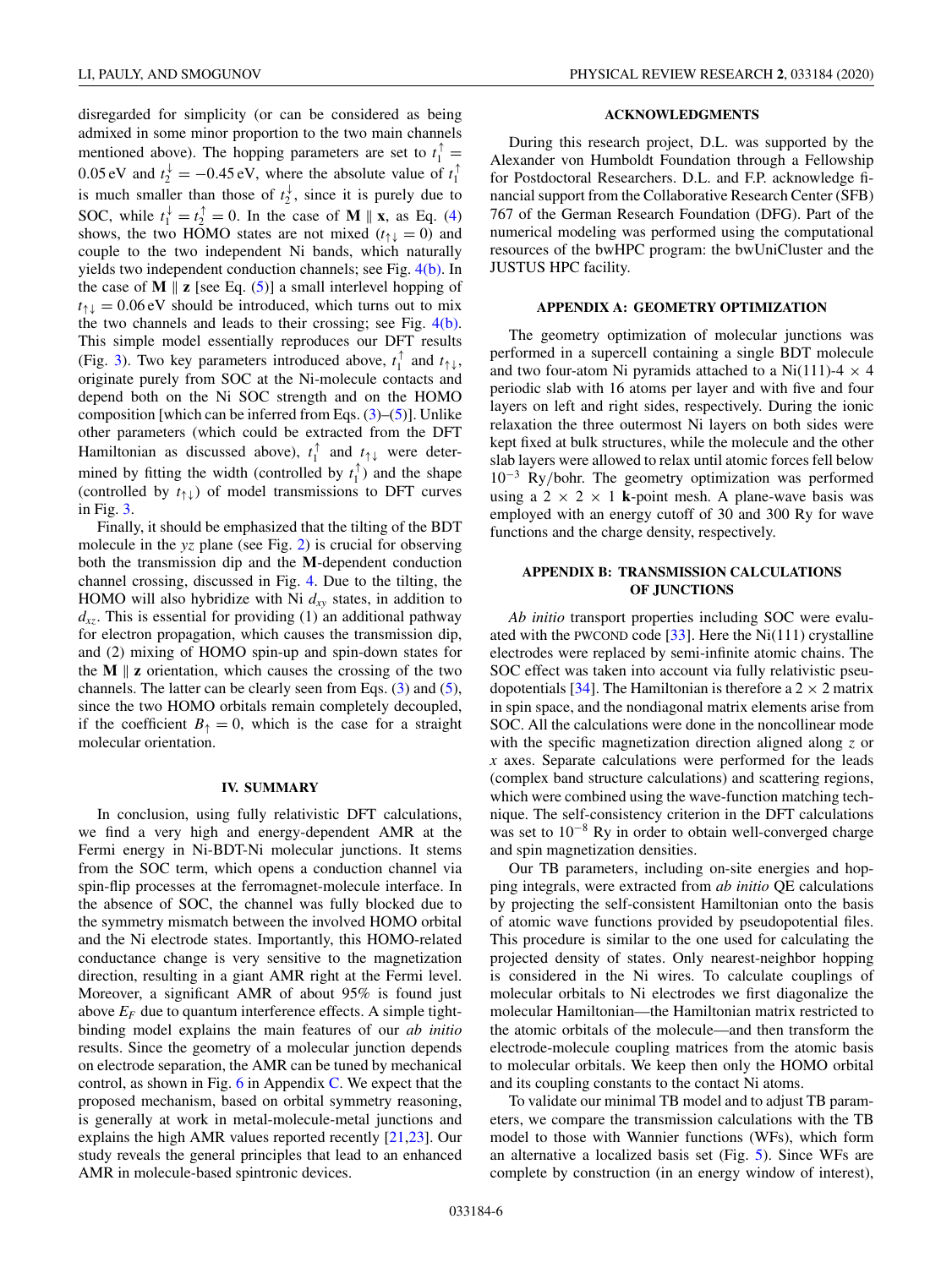<span id="page-6-0"></span>

FIG. 5. Transmission functions calculated with a WF Hamiltonian.

the total spin-down WF transmission (dashed line) is in good agreement with the DFT curve in Fig.  $2(b)$ . To compare directly with the TB model, we calculated the transmission only through the HOMO by setting coupling parameters from the electrode to all other molecular orbitals artificially to zero (black line). Finally, we decomposed the HOMO transmission further into  $d_{xy}$ - and  $d_{xz}$ -like components by keeping only the coupling of the HOMO to  $d_{xy}$  or  $d_{xz}$  Ni bands, respectively. We find that our minimal TB Hamiltonian (with parameters presented in the main text) yields transmission curves [presented in Fig.  $4(a)$ ], which agree rather well with "exact" WF-based ones.

## **APPENDIX C: CONTROLLING AMR VIA MECHANICAL STRAIN**

The strain-assisted variation of AMR is shown in Fig. 6. Here we stretched the junction step by step, and for each



 $-0.4$   $-0.2$  0 0.2 0.4  $^{0}_{-0.4}$ 0.5 1  $-0.4$   $-0.2$  0 0.2 0.4  $\boldsymbol{0}$  $0.5$ 1  $E - E<sub>F</sub>$  (eV)

FIG. 6. Controlling AMR via electrode separation. The degree of AMR just below  $E_F$  (marked with a downward-pointing arrow) can be tuned by stretching of the molecular junction due to a competition between hybridization and SOC effects.

step, we fully relax the system [with  $Ni(111)$  crystalline electrodes]. The *d* represents the distance between the two Ni atoms that connect to the sulfur atoms. Interestingly, the AMR just below the Fermi energy (marked as a downward-pointing arrow) can be tuned dramatically by mechanical strain due to a competition between hybridization and SOC effects arising from the geometry change of the junction during the stretching process. On the other hand, the AMR above the Fermi energy remains almost unchanged.

- [1] M. Bode, S. Heinze, A. Kubetzka, O. Pietzsch, X. Nie, [G. Bihlmayer, S. Blügel, and R. Wiesendanger,](https://doi.org/10.1103/PhysRevLett.89.237205) Phys. Rev. Lett. **89**, 237205 (2002).
- [2] K. von Bergmann, M. Menzel, D. Serrate, Y. Yoshida, S. Schröder, P. Ferriani, A. Kubetzka, R. Wiesendanger, and S. Heinze, Phys. Rev. B **86**[, 134422 \(2012\).](https://doi.org/10.1103/PhysRevB.86.134422)
- [3] N. Néel, S. Schröder, N. Ruppelt, P. Ferriani, J. Kröger, [R. Berndt, and S. Heinze,](https://doi.org/10.1103/PhysRevLett.110.037202) Phys. Rev. Lett. **110**, 037202 (2013).
- [4] J. Schöneberg, P. Ferriani, S. Heinze, A. Weismann, and R. Berndt, Phys. Rev. B **97**[, 041114\(R\) \(2018\).](https://doi.org/10.1103/PhysRevB.97.041114)
- [5] C. Gould, C. Rüster, T. Jungwirth, E. Girgis, G. M. Schott, R. Giraud, K. Brunner, G. Schmidt, and L. W. Molenkamp, Phys. Rev. Lett. **93**[, 117203 \(2004\).](https://doi.org/10.1103/PhysRevLett.93.117203)
- [6] C. Rüster, C. Gould, T. Jungwirth, J. Sinova, G. M. Schott, R. Giraud, K. Brunner, G. Schmidt, and L. W. Molenkamp, Phys. Rev. Lett. **94**[, 027203 \(2005\).](https://doi.org/10.1103/PhysRevLett.94.027203)
- [7] A. D. Giddings *et al.*, Phys. Rev. Lett. **94**[, 127202 \(2005\).](https://doi.org/10.1103/PhysRevLett.94.127202)
- [8] [J. D. Burton and E. Y. Tsymbal,](https://doi.org/10.1103/PhysRevB.93.024419) Phys. Rev. B **93**, 024419 (2016).
- [9] [J. Velev, R. F. Sabirianov, S. S. Jaswal, and E. Y. Tsymbal,](https://doi.org/10.1103/PhysRevLett.94.127203) *Phys.* Rev. Lett. **94**, 127203 (2005).
- [10] [D. Jacob, J. Fernández-Rossier, and J. J. Palacios,](https://doi.org/10.1103/PhysRevB.77.165412) Phys. Rev. B **77**, 165412 (2008).
- [11] G. Autès, C. Barreteau, D. Spanjaard, and M. C. Desjonquères, Phys. Rev. B **77**[, 155437 \(2008\).](https://doi.org/10.1103/PhysRevB.77.155437)
- [12] V. M. García-Suárez, D. Z. Manrique, C. J. Lambert, and J. Ferrer, Phys. Rev. B **79**[, 060408\(R\) \(2009\).](https://doi.org/10.1103/PhysRevB.79.060408)
- [13] [M. Häfner, J. K. Viljas, and J. C. Cuevas,](https://doi.org/10.1103/PhysRevB.79.140410) Phys. Rev. B **79**, 140410(R) (2009).
- [14] M. Viret, M. Gabureac, F. Ott, C. Fermon, C. Barreteau, G. Autes, and R. Guirado-Lopez, [Eur. Phys. J. B](https://doi.org/10.1140/epjb/e2006-00201-3) **51**, 1 (2006).
- [15] A. Sokolov, C. Zhang, E. Y. Tsymbal, J. Redepenning, and B. Doudin, [Nat. Nanotechnol.](https://doi.org/10.1038/nnano.2007.36) **2**, 171 (2007).
- [16] S. Egle, C. Bacca, H.-F. Pernau, M. Huefner, D. Hinzke, U. Nowak, and E. Scheer, Phys. Rev. B **81**[, 134402 \(2010\).](https://doi.org/10.1103/PhysRevB.81.134402)
- [17] J. Schöneberg, F. Otte, N. Néel, A. Weismann, Y. Mokrousov, J. Krüger, R. Berndt, and S. Heinze, Nano Lett. **16**[, 1450 \(2016\).](https://doi.org/10.1021/acs.nanolett.5b05071)
- [18] J. Wunderlich *et al.*, Phys. Rev. Lett. **97**[, 077201 \(2006\).](https://doi.org/10.1103/PhysRevLett.97.077201)
- [19] [R. Yamada, M. Noguchi, and H. Tada,](https://doi.org/10.1063/1.3549190) Appl. Phys. Lett. **98**, 053110 (2011).
- [20] M. Grünewald, M. Wahler, F. Schumann, M. Michelfeit, C. Gould, R. Schmidt, F. Würthner, G. Schmidt, and L. W. Molenkamp, Phys. Rev. B **84**[, 125208 \(2011\).](https://doi.org/10.1103/PhysRevB.84.125208)